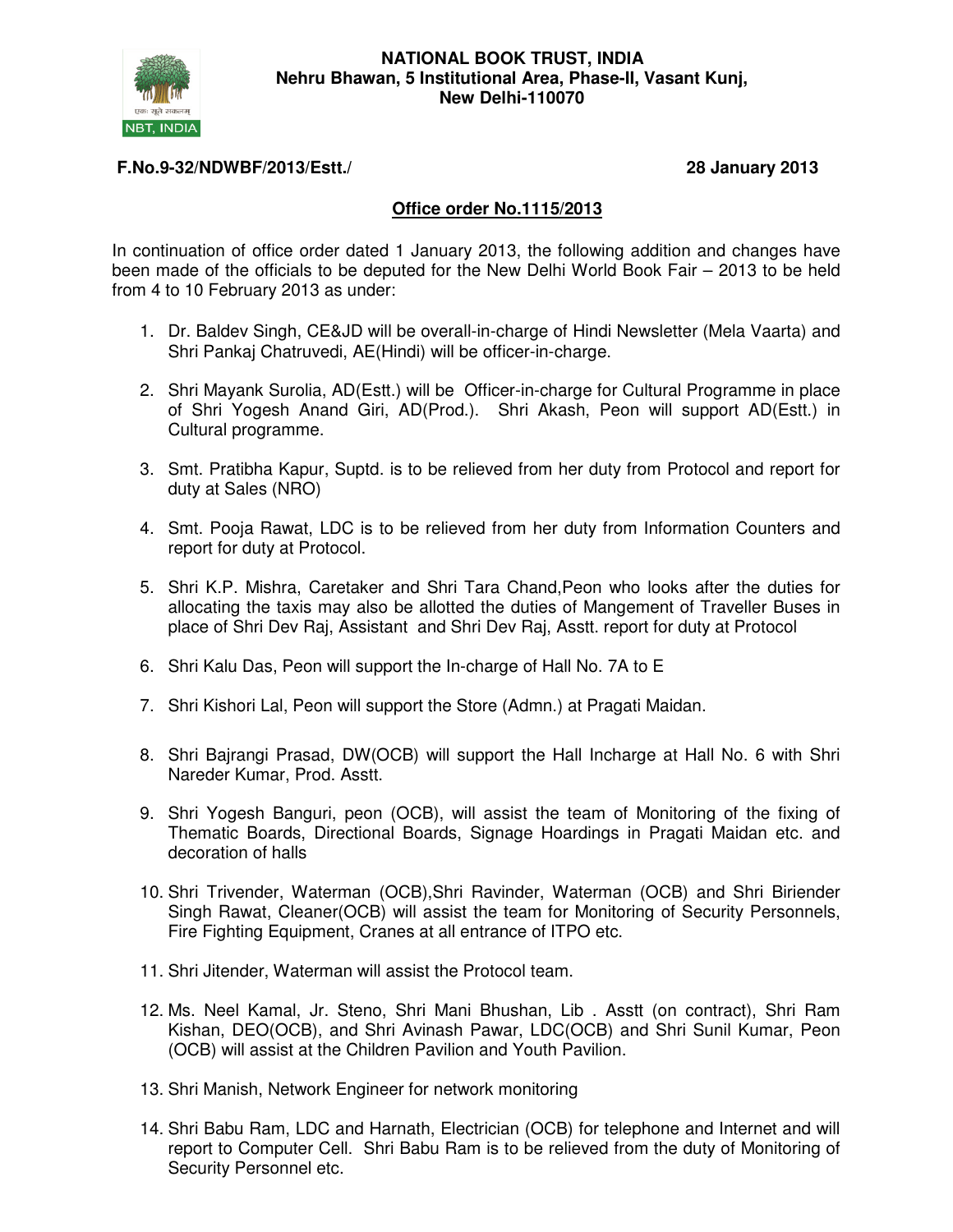- 15. Shri Nitish Kumar, Accountant and Shri Shailesh Kumar, Hindi Typist for Children;s Corner.
- 16. Shri Om Prakash, Peon will assist PS to Chairman in Camp Office.
- 17. Ms. Aruna Jariyal, DEO(OCB) will assist the team of Booking of Guests and arranging accommodation for overseas participants etc.
- 18. Ms. Rishi Bhami, Contractual will assist the team of Media Centre.

#### **Hall No. 1 (Front)**

- 1. Shri Ved Prakash, Superintendent
- 2. Shri Ram Avtar, LDC
- 3. Shri Satyapal Singh, LDC
- 4. Shri Mukesh Chand, Packer
- 5. Shri B.K. Meena, Peon

#### **Hall No. 1 (Rear) (In-charge)**

- 1. Shri Saibur Rahman, RM(ERO) (In-Charge)
- 2. Shri Sunil Kumar Khokhar, Sr. Steno
- 3. Shri Kuldev, UDC
- 4. Shri Rajpal Singh, LDC
- 5. Shri Raghubir Singh, Peon

## **Hall No. 12 & 12 A**

- 1. Shri Anuj Kumar Bharti, AD(Prod.) (In-Charge)
- 2. Shri Ramender Mehra, Jr. Steno
- 3. Shri Munish Kaura, UDC
- 4. ShriShatrughan Rai, packer
- 5. Shri Satish, peon
- 1. Shri Ranjan Kumar, Asstt.Director(In-Charge)
- 2. Shri Sandeep Kumar, Prod. Assistant
- 2. Shri Yogender Pal, Peon
- 3. Shri Birender Prasad, Peon

## **Hall No. 14**

- 1. Shri Tarun Davey, AD(Prod.) (In-charge)
- 2. Shri Aditya Kumar, Jr. Steno
- 3. Shri Yashpal Singh, Assistant
- 4. Shri Ram Paul, LDC
- 5. Shri Ombir, Peon

## **Hall No. 18**

- 1. Shri Yogesh Anand Giri, AD(Prod.) (in-Charge)
- 2. Shri Suresh Chand Pawar, UDC
- 3. Shri Ashok Kumar Yadav, LDC
- 4. Shri Satyapal, Packer
- 5. Shri Gaurav Kumar, Prod. Asstt.(On contract)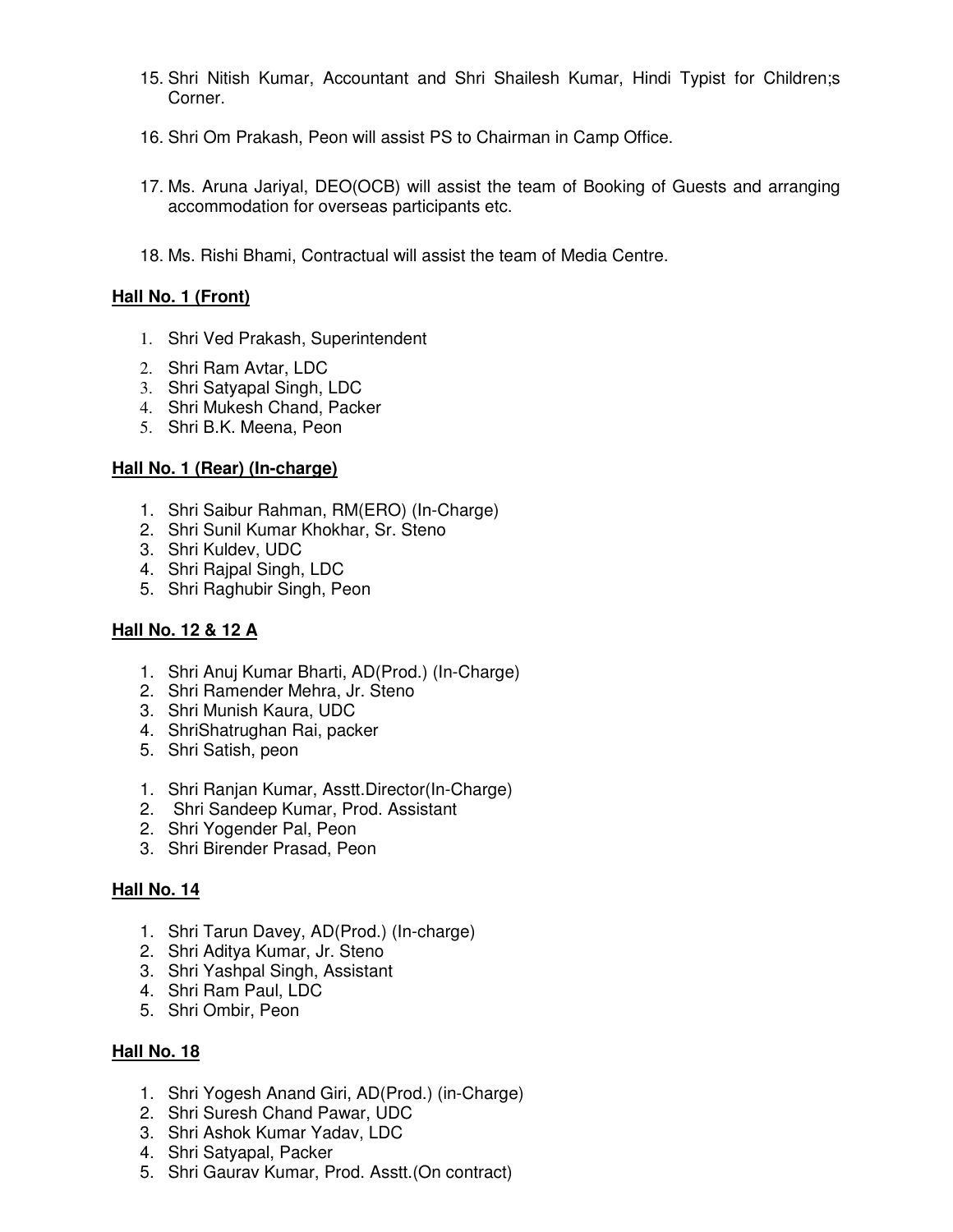- 1. Shri G. Rengarajan, Prod. Asstt. (In-charge)
- 2. Shri Jasrath Singh, UDC
- 3. Shri Narender Singh, Asstt. (Contract)
- 4. Shri Bani Singh, UDC
- 5. Shri Ran Singh, Peon

#### **Cosplay Competition**

- 1. Smt. Neera Jain, Editor (English) **Containers** Overall-In-Charge
- 2. Smt. Madhu Gupta, DD(C&F) Contract Contract Charge

#### **Support**

- 1. Smt. Usha Wadhwa, Jr. Steno
- 2. Guide/Student Volunteer
- 3. Shri Hemant Kumar, Peon (OCB)

#### **Illustrators's Corner**

Shri D. Sarkar, DD(Art) Charge Constanting Constanting Constanting Overall-In-Charge

Smt. Neera Jain, Editor (Eng.) Contract Contract Charge Contract Charge

#### **Support**

- 1. Shri Samaresh Chatterjee, Artist
- 2. Smt. Usha Wadhwa, Jr. Steno
- 3. Two Student Volunteers
- 4. On Peon (DW)

## **Book Art Exhibition**

- **1.** Shri D. Sarkar, DD(Art) **In Charge (Design)**
- **2.** Shri Kumar Vikram, Editor & In-Charge(Concept)

Project Incharge, Research & Innovation

**3.** Shri Deepak Kumar, LDC(OCB)

# **Theme Pavilion**

- 1. Shri Binny Kurian, Asstt.Editor(Eng.) Officer-in-charge
- 2. Shri Mathan Ran, Asstt.Editor
- 3. Shri Deep Saikia, Asstt.Editor
- 4. Dr. Lalit Kishore Manodra, Asstt.Editor
- 5. Ms. Kanchan Wanchoo Sharma, Edit. Astt.
- 6. Ms. Veena Verma, Jr. Lib Asstt.
- 7. Ms. Babita, Jr. Artist
- 8. Ms. Savitha Savora
- 9. One DW, Peon